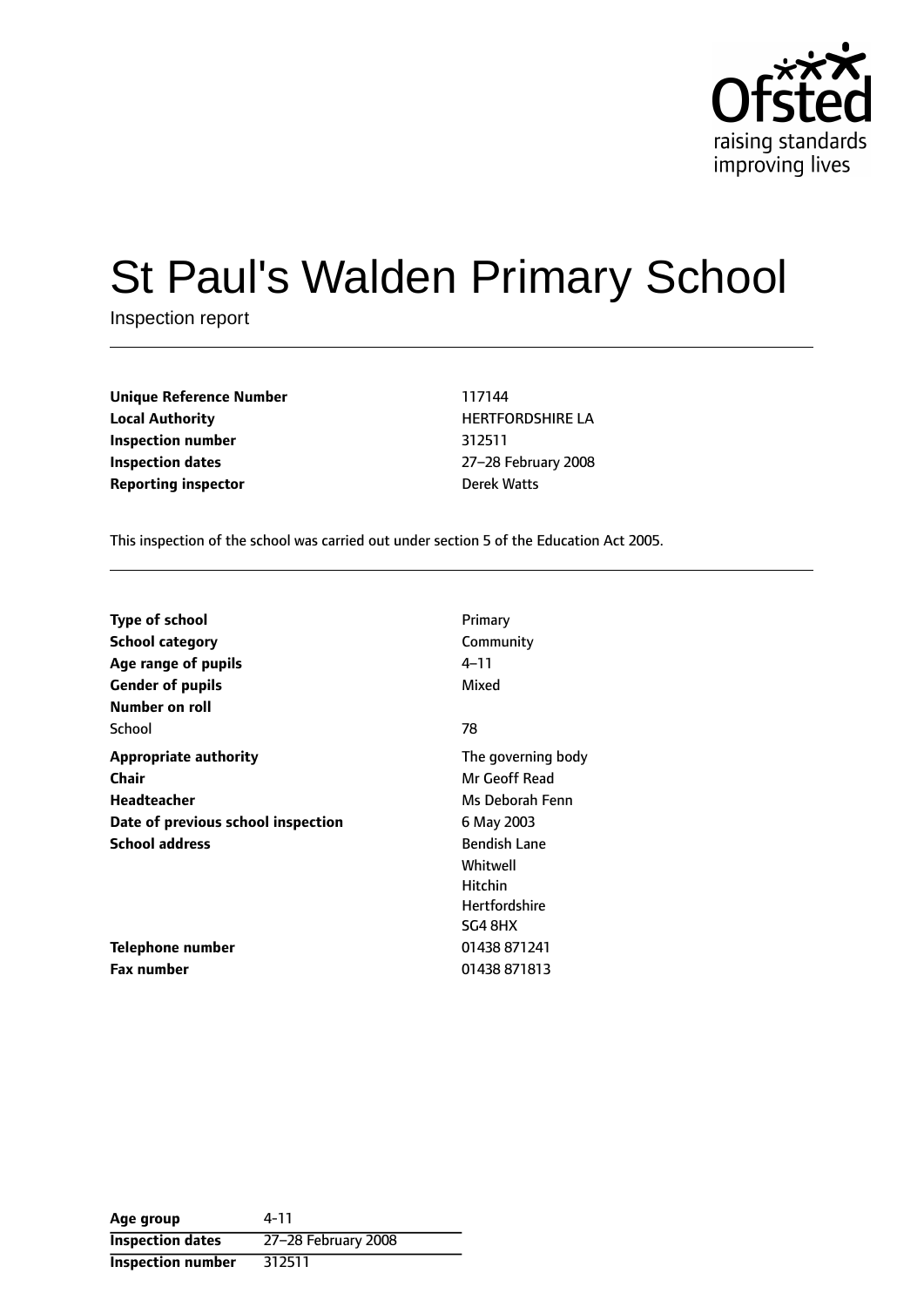.

© Crown copyright 2008

#### Website: www.ofsted.gov.uk

This document may be reproduced in whole or in part for non-commercial educational purposes, provided that the information quoted is reproduced without adaptation and the source and date of publication are stated.

Further copies of this report are obtainable from the school. Under the Education Act 2005, the school must provide a copy of this report free of charge to certain categories of people. A charge not exceeding the full cost of reproduction may be made for any other copies supplied.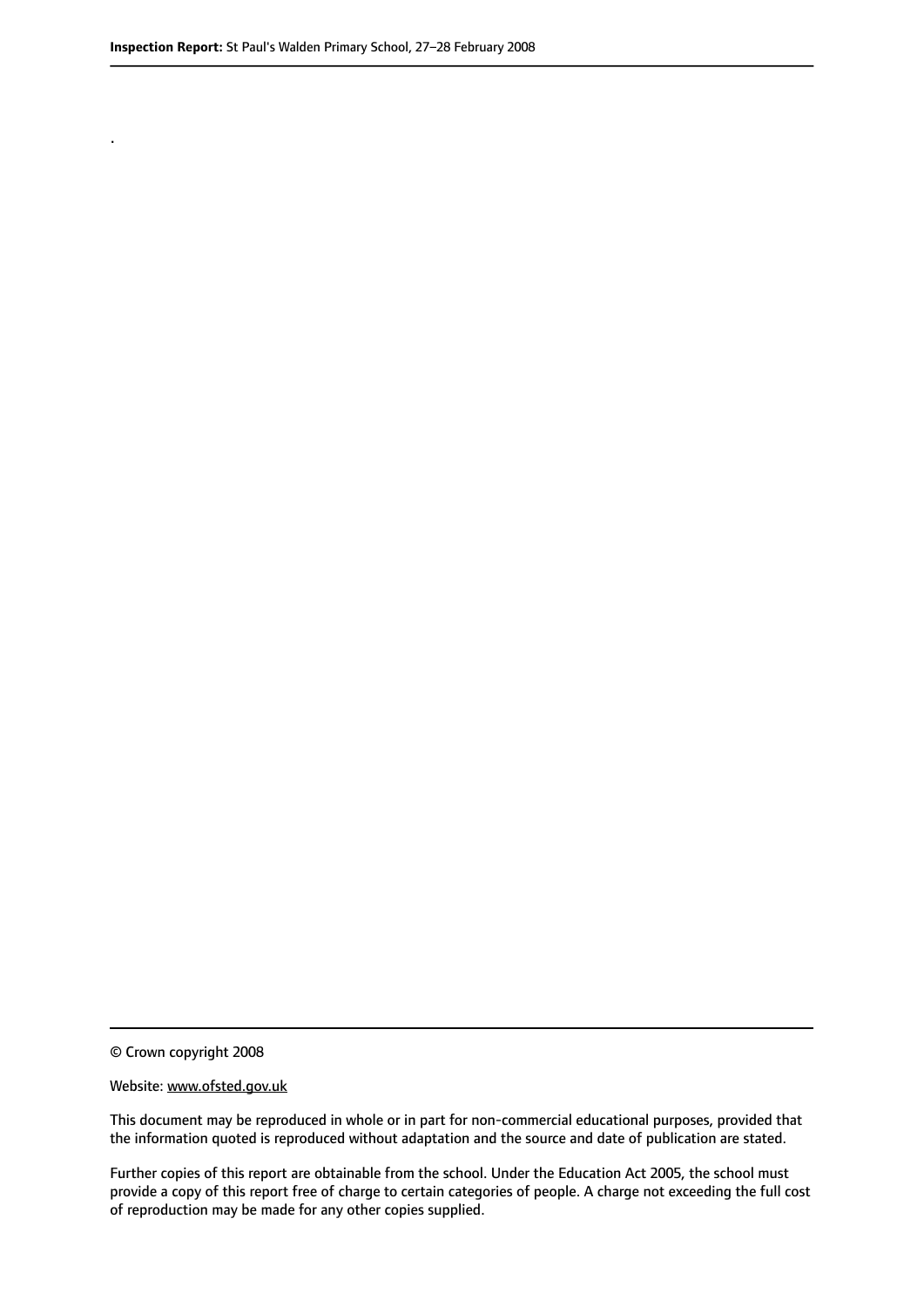# **Introduction**

The inspection was carried out by an Additional Inspector

## **Description of the school**

St Paul's Walden is a much smaller than average primary school. The school provides education for pupils from the village of Whitwell and for a few from further afield. Most pupils have White British backgrounds and no pupils speak English as an additional language. The proportion of pupils with learning difficulties and/or disabilities is about average. The school has experienced changes in leadership recently. The current headteacher took up the post in January 2008 after an interim headteacher led the school in Autumn 2007. A significant proportion of pupils leave and join some year groups at different times of the year.

## **Key for inspection grades**

| Grade 1 | Outstanding  |
|---------|--------------|
| Grade 2 | Good         |
| Grade 3 | Satisfactory |
| Grade 4 | Inadequate   |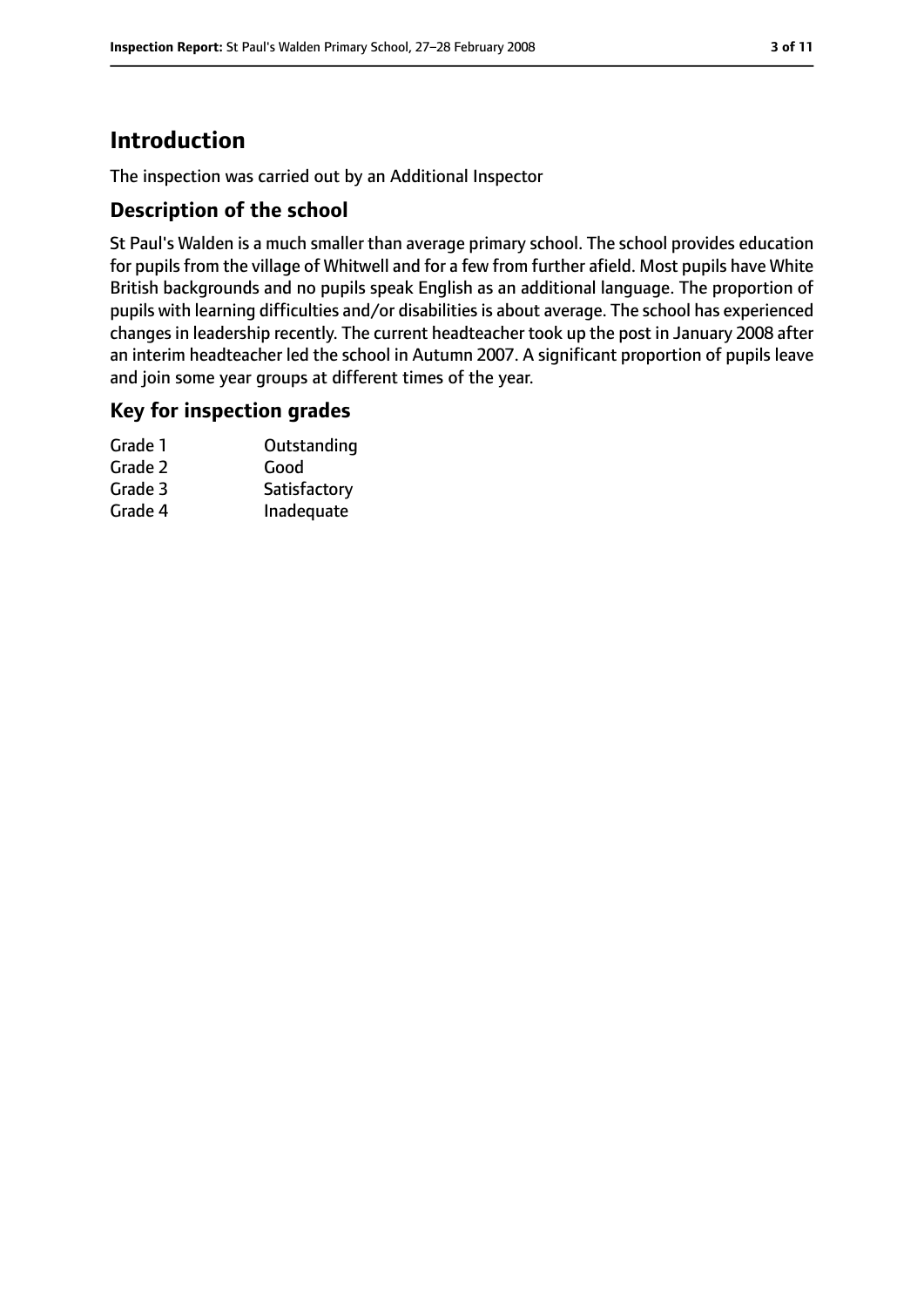# **Overall effectiveness of the school**

#### **Grade: 3**

The overall effectiveness of St Paul's Walden is satisfactory. Pupils' achieve satisfactorily from their various starting points. Pupils make satisfactory progress overall but it is good in Years 5 and 6 because of better teaching. In the current Year 6, standards are broadly average. Effective pastoral care and support and a positive school atmosphere lead to good personal development for pupils.

Parents hold positive views about the school and most are pleased with the care and education provided for their children. The positive school atmosphere and the start made by the new headteacher receive praise. A significant number of parents have expressed concern about communication with the school and a few about their children's progress. These concerns are justified and are being addressed by the school.

The new headteacher has a clear vision and provides good direction for the school's future. She has an accurate view of the school's performance and has identified what needs to be done to move the school forward. Assessment and tracking systems, recently introduced by the interim headteacher are effective. The school is successfully building on this initiative. In addition, the school is taking positive action to improve teaching and pupils' performance in writing. A senior teacher provides sound support but the leadership skills of other key staff are underdeveloped particularly in terms of monitoring performance and action planning. Governors are becoming more actively involved in the school. Recent training and better information about the school's performance are enabling the governing body to provide constructive challenge as well as support.

Test results vary from year to year because numbers in each year group are small. Nevertheless, inspection findings show that the quality of teaching and the curriculum are satisfactory. Pupils' progress, particularly in English and mathematics is satisfactory. Across the school, teachers make the purpose of lessons clear and establish good relationships with pupils. Teachers' instruction and explanations are clear and informative. Teaching and learning are stronger in Years 5 and 6 because interesting and varied activities are well matched to pupils' needs. However, this good practice is not consistent across the school. Challenge and pace are not always high enough and learning slows. A few lessons are too teacher-directed and work is not sufficiently well matched to pupils' needs. Individual learning targets, introduced recently, enable pupils to know what they need to do to improve in writing and mathematics. This is having a positive impact on pupils' learning. There are inconsistencies in the quality of pupils' presentation and in the marking of pupils' work.

Pupils' personal development is a strength. They enjoy school and thisis reflected in their good attendance and their keen participation in activities. Pupils are courteous, friendly and relate very well to others. Behaviour is exemplary in lessons and around the school. Pupils adopt healthy lifestyles and know how to keep themselves safe. They make good contributions to the school and to the wider community. Pupils enjoy the good range of additional activities that enrich the curriculum.

# **Effectiveness of the Foundation Stage**

## **Grade: 3**

In most years, children enter Reception with knowledge and skills broadly expected for their age. They settle quickly and make good gains in their personal and social development. Children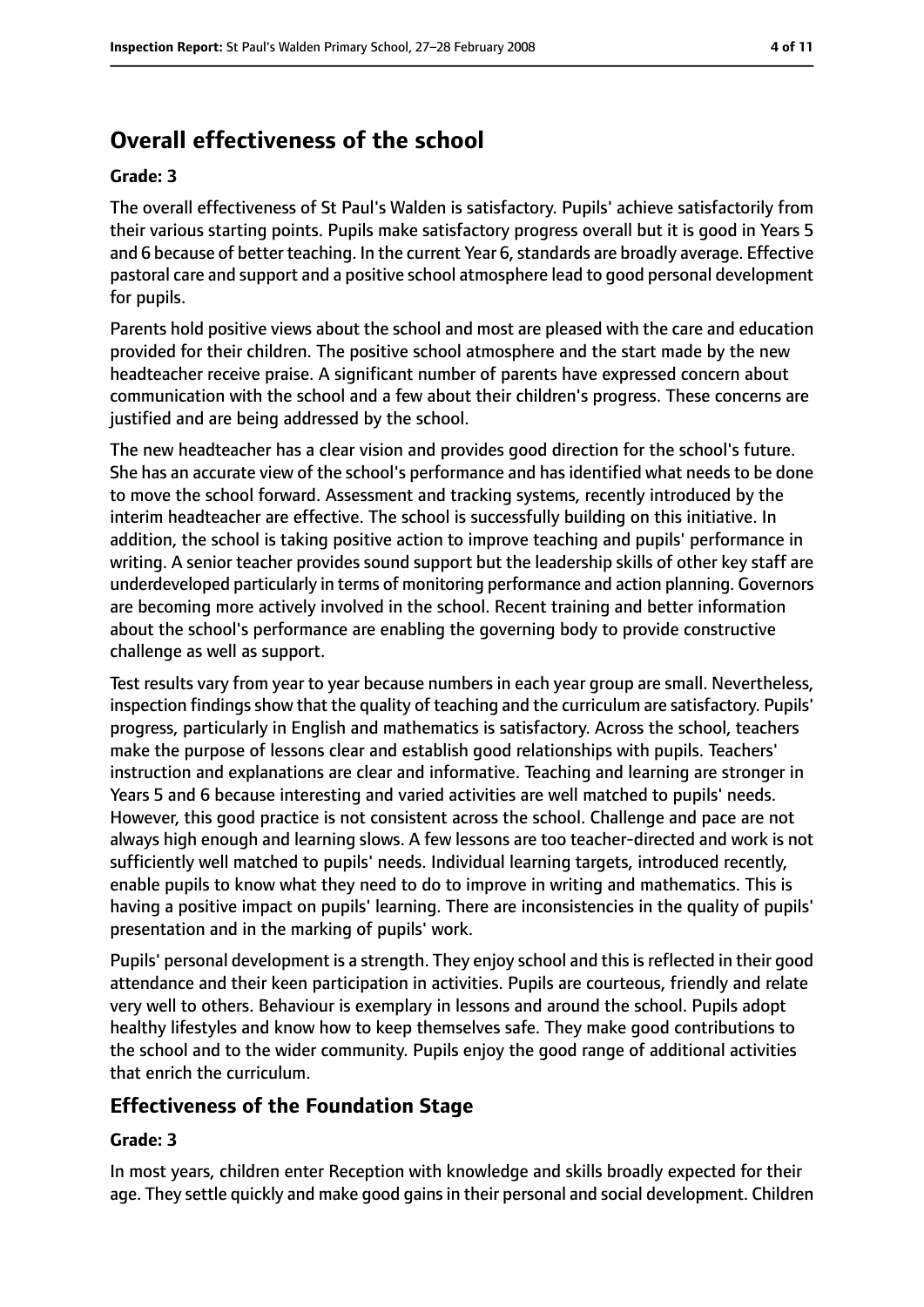enjoy their learning and relate well to adults and their peers. Satisfactory teaching and a sound curriculum enable children to make expected gains from their starting points in most areas of learning. Children benefit from the teacher's clear instructions and explanations. However, the balance between adult led activities and allowing children to explore and work independently is not secure. Occasionally, over-directed work restricts children's opportunities to explore and work independently. Creative opportunities such as role- play are limited. The school shares the outdoor space for the Foundation Stage with a private pre-school. This limits the school's ability to provide enough outdoor learning experiences for the children and extend main themes of study. The planning of activities does not ensure that assistants are fully utilised. Some of the learning resources are tired but these are being replaced. Children's attainment meets national expectations by the end of Reception.

# **What the school should do to improve further**

- Raise achievement and standards further, particularly in English and mathematics, by ensuring that all lessons are consistently challenging and conducted at a brisk pace, and that existing good practice is more widespread.
- Establish policies and quidance to improve the consistency of pupils' presentation and teachers' marking of pupils' work.
- Strengthen the Foundation Stage provision by ensuring that all areas of learning receive good attention and that the outside learning area and skills of assistants are fully utilised.

A small proportion of the schools whose overall effectiveness is judged satisfactory but which have areas of underperformance will receive a monitoring visit by an Ofsted inspector before their next section 5 inspection.

# **Achievement and standards**

#### **Grade: 3**

Pupils achieve satisfactorily from their starting points through to the end of Year 6. Standards vary from year to year because numbers in each year group are small. By the end of Year 2, pupils have consolidated what they have learned in Foundation Stage. They make satisfactory progress in reading, writing and mathematics. Standards are often above average by Year 2 although they dipped in 2007 particularly in writing. National test results for Year 6 in 2007 were above average in science and average in English and mathematics. Standardsin the current Year 6 are broadly average. Pupils who find learning difficult make satisfactory progress.

# **Personal development and well-being**

#### **Grade: 2**

Pupils' spiritual, moral, social and cultural development is good. Pupils are enthusiastic about school and show very positive attitudes to learning. Attendance levels are above average. Behaviour is outstanding because of clear expectations by staff and very good relationships. Pupils adopt healthy lifestyles and show a good understanding of the importance of healthy diets and taking regular exercise. Pupils thrive on additional activities. For example, members of the school council, lunchtime monitors and play leaders all take their responsibilitiesseriously. Consequently, they make a positive contribution to the school community. The raising of funds for charities demonstrates their willingness and success in contributing to the wider community. Pupils are reasonably well prepared for the future because they posses a sound base in literacy, numeracy and information and communication technology (ICT). In addition, they have well developed personal and social skills.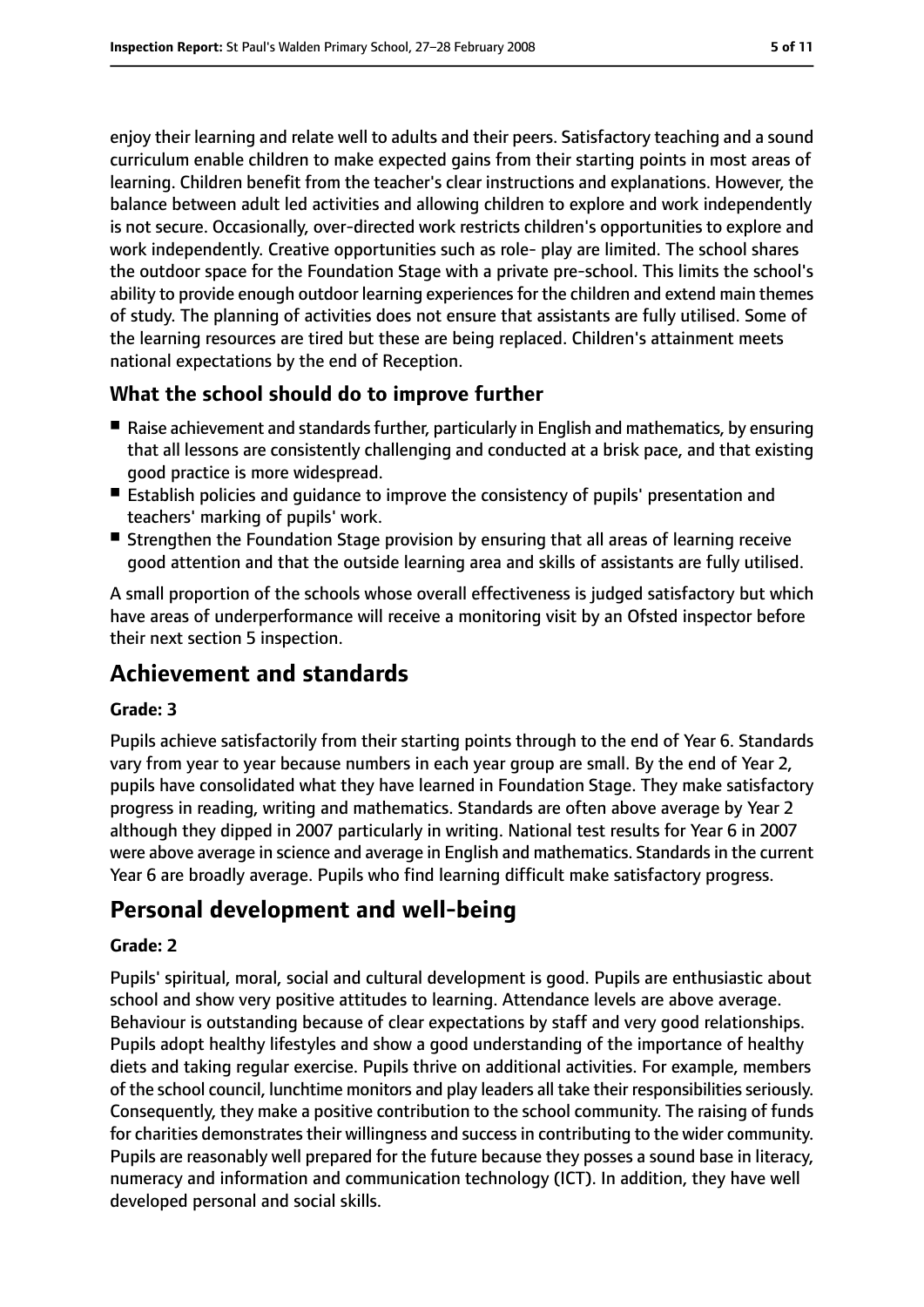# **Quality of provision**

# **Teaching and learning**

#### **Grade: 3**

Teaching and learning are satisfactory with consistently good practice in the Year 5 and 6 classes. Teachers effectively share learning intentions with the class so pupils know what they are expected to learn. Strong relationships are a strength of the teaching. Tasks are not always well matched to pupils' ability and needs. In some classes, assessment information is used effectively to do this, but this is not happening in all lessons. Expectations of pupils' presentation skills and the quantity of work to be produced are not always high enough. This leads to unproductive and untidy work. Teachers' clear instructions and explanations promote learning well. Occasionally, lesson introductions are too long. As a result, pupils are not productive enough because the time for them to practise their skills and apply their knowledge is too short. The marking of pupils' work is inconsistent. In some classes, teachers provide praise for good work and clear comments to guide improvement. In other classes, marking is sparse or gives undue praise for low quality work.

## **Curriculum and other activities**

#### **Grade: 3**

The curriculum promotes pupils' personal development well and enables them to make satisfactory progress. To raise achievement in writing, pupils are now provided with more opportunities to write in different styles and for different purposes. However, there is scope to increase the profile of writing further. For example, except in Years 5 and 6, displays of pupils' writing are limited. This suggests to pupils that writing is not as important as other aspects of their work. While there are some good examples of pupils using and applying literacy and numeracy skills in subjects other than English and mathematics, this is not happening in all classes. ICT is used satisfactorily to support teaching and learning. Problems with equipment reliability and inappropriate software are being overcome. A good range of additional activities contributes to pupils' enjoyment and interests. A successful residential visit for Years 5 and Year 6 to Norfolk develops pupils' teambuilding skills. Healthy lifestyles and personal safety education are promoted well.

## **Care, guidance and support**

#### **Grade: 3**

Good procedures ensure that pupils are protected, safe and secure at school. Pastoral care is strong. Staff know the pupils extremely well and have developed good relationships with them and their families. Effective systems to assess and track pupils' attainment and progress have recently been implemented but the data emerging is not always used well enough to plan teaching. Most pupils have clear individual learning targets in writing and mathematics, so they know what they need to do to improve. Although only recent, target setting is having a positive impact on pupils' learning.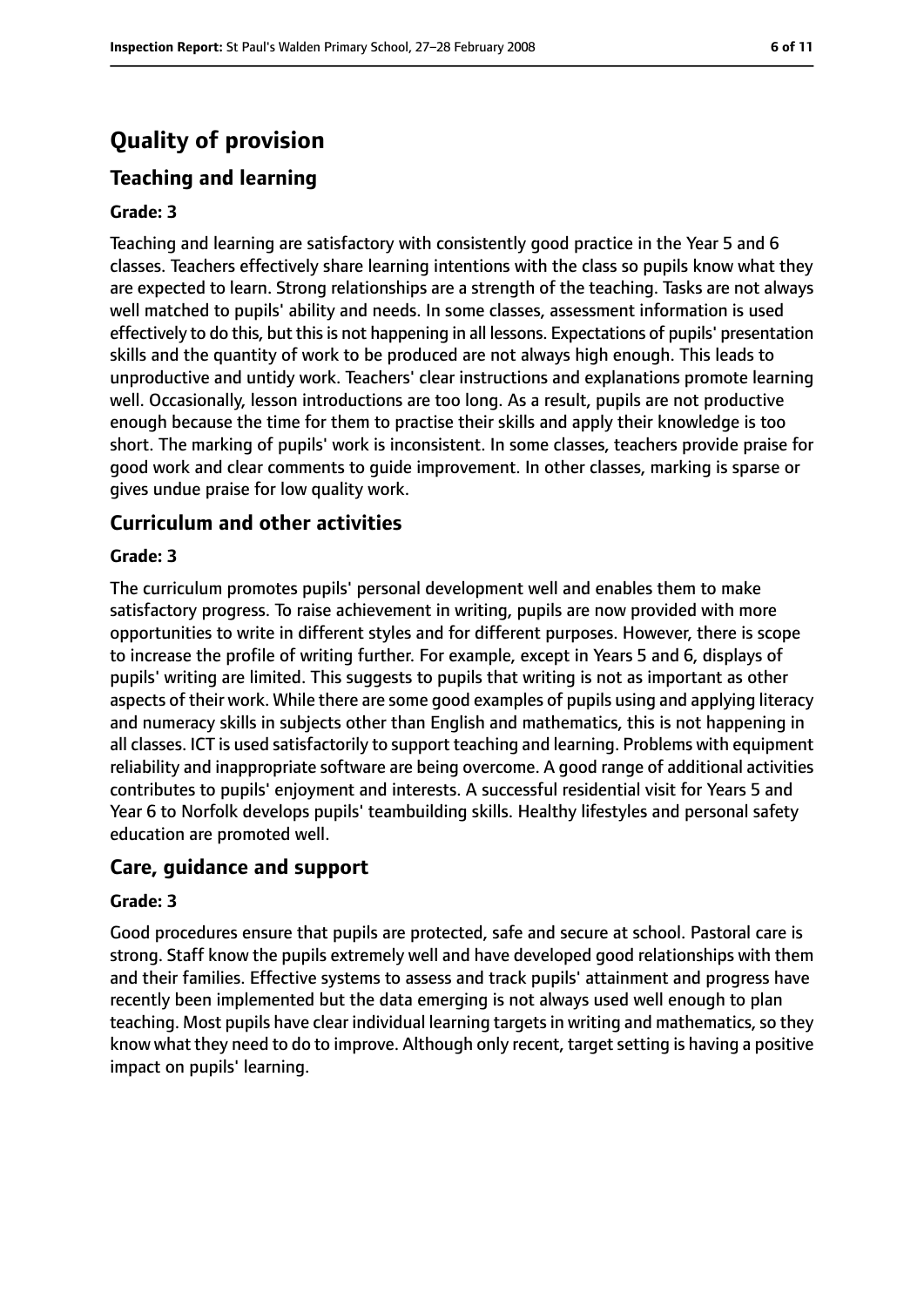# **Leadership and management**

#### **Grade: 3**

Leadership and management are successfully promoting good personal development for pupils. The impact of leadership and management on teaching and on pupils' achievement is satisfactory but positive action is beginning to be taken to improve this. The new headteacher is focused well on improving teaching to raise achievement. Self-evaluation is accurate and realistic. Some subject leaders have not received appropriate training and so skills in data analysis and evaluation are under- developed.

The chair of governors has formed a productive working partnership with the headteacher. Governors have received training recently and are now in a better position to hold the school to account. The school's capacity to improve is satisfactory.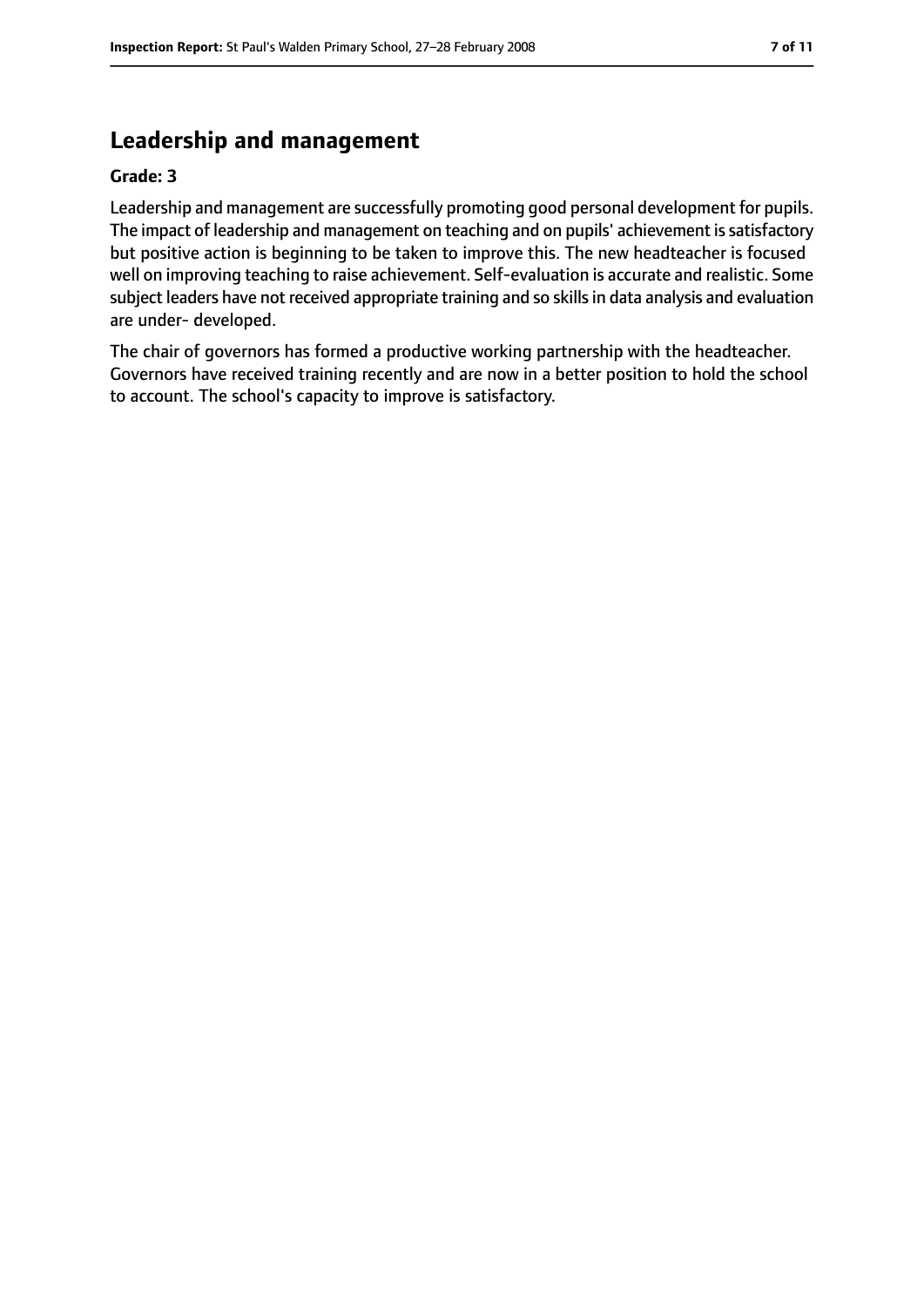**Any complaints about the inspection or the report should be made following the procedures set out in the guidance 'Complaints about school inspection', which is available from Ofsted's website: www.ofsted.gov.uk.**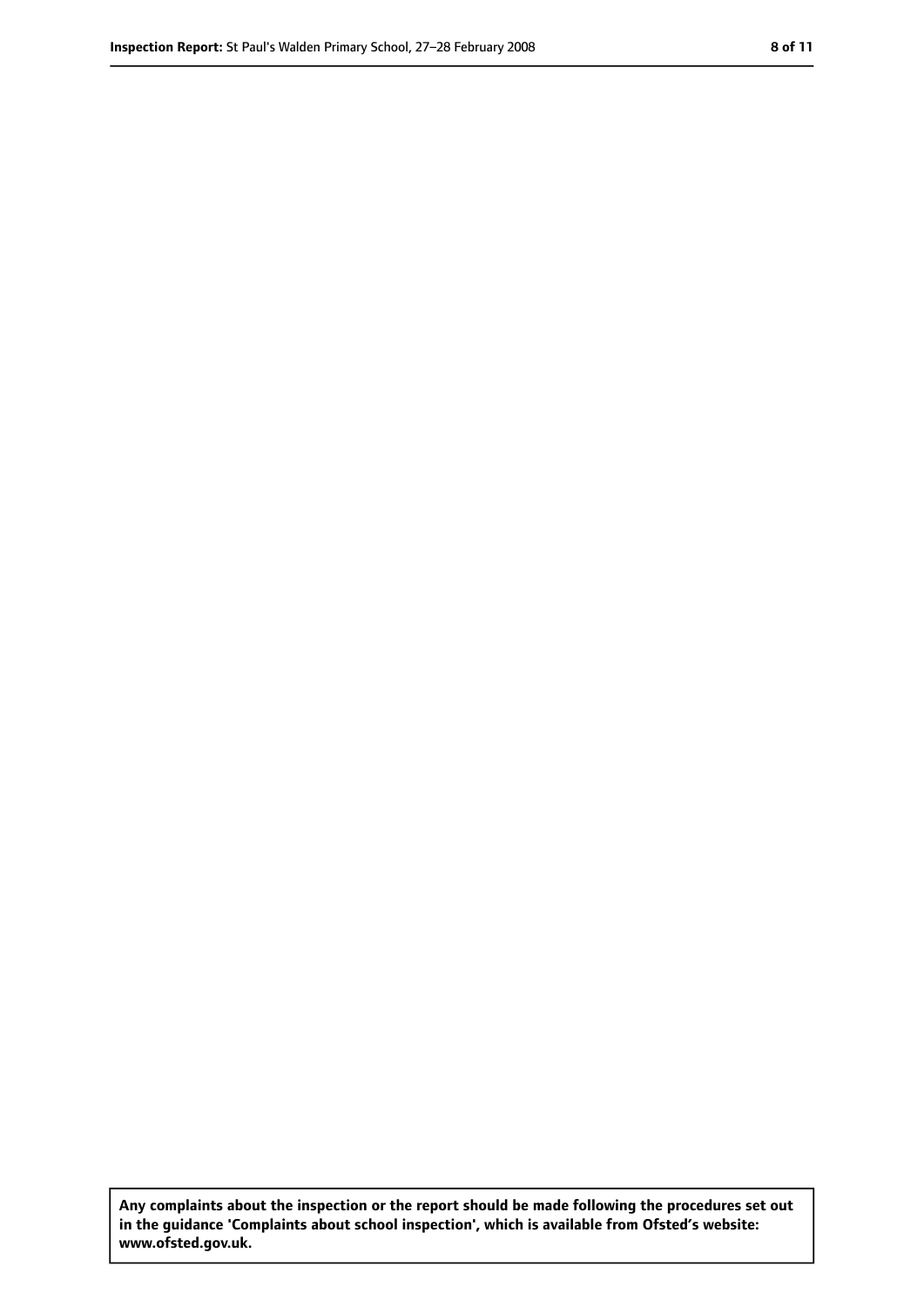# **Inspection judgements**

| $\dot{~}$ Key to judgements: grade 1 is outstanding, grade 2 good, grade 3 satisfactory, and | <b>School</b>  |
|----------------------------------------------------------------------------------------------|----------------|
| arade 4 inadequate                                                                           | <b>Overall</b> |

# **Overall effectiveness**

| How effective, efficient and inclusive is the provision of education, integrated<br>care and any extended services in meeting the needs of learners? |     |
|------------------------------------------------------------------------------------------------------------------------------------------------------|-----|
| Effective steps have been taken to promote improvement since the last<br>inspection                                                                  | Yes |
| How well does the school work in partnership with others to promote learners'<br>well-being?                                                         |     |
| The effectiveness of the Foundation Stage                                                                                                            |     |
| The capacity to make any necessary improvements                                                                                                      |     |

## **Achievement and standards**

| How well do learners achieve?                                                                               |  |
|-------------------------------------------------------------------------------------------------------------|--|
| The standards <sup>1</sup> reached by learners                                                              |  |
| How well learners make progress, taking account of any significant variations between<br>groups of learners |  |
| How well learners with learning difficulties and disabilities make progress                                 |  |

# **Personal development and well-being**

| How good is the overall personal development and well-being of the<br>learners?                                  |  |
|------------------------------------------------------------------------------------------------------------------|--|
| The extent of learners' spiritual, moral, social and cultural development                                        |  |
| The extent to which learners adopt healthy lifestyles                                                            |  |
| The extent to which learners adopt safe practices                                                                |  |
| How well learners enjoy their education                                                                          |  |
| The attendance of learners                                                                                       |  |
| The behaviour of learners                                                                                        |  |
| The extent to which learners make a positive contribution to the community                                       |  |
| How well learners develop workplace and other skills that will contribute to<br>their future economic well-being |  |

## **The quality of provision**

| How effective are teaching and learning in meeting the full range of the<br>learners' needs?          |  |
|-------------------------------------------------------------------------------------------------------|--|
| How well do the curriculum and other activities meet the range of needs<br>and interests of learners? |  |
| How well are learners cared for, guided and supported?                                                |  |

### **Annex A**

 $^1$  Grade 1 - Exceptionally and consistently high; Grade 2 - Generally above average with none significantly below average; Grade 3 - Broadly average to below average; Grade 4 - Exceptionally low.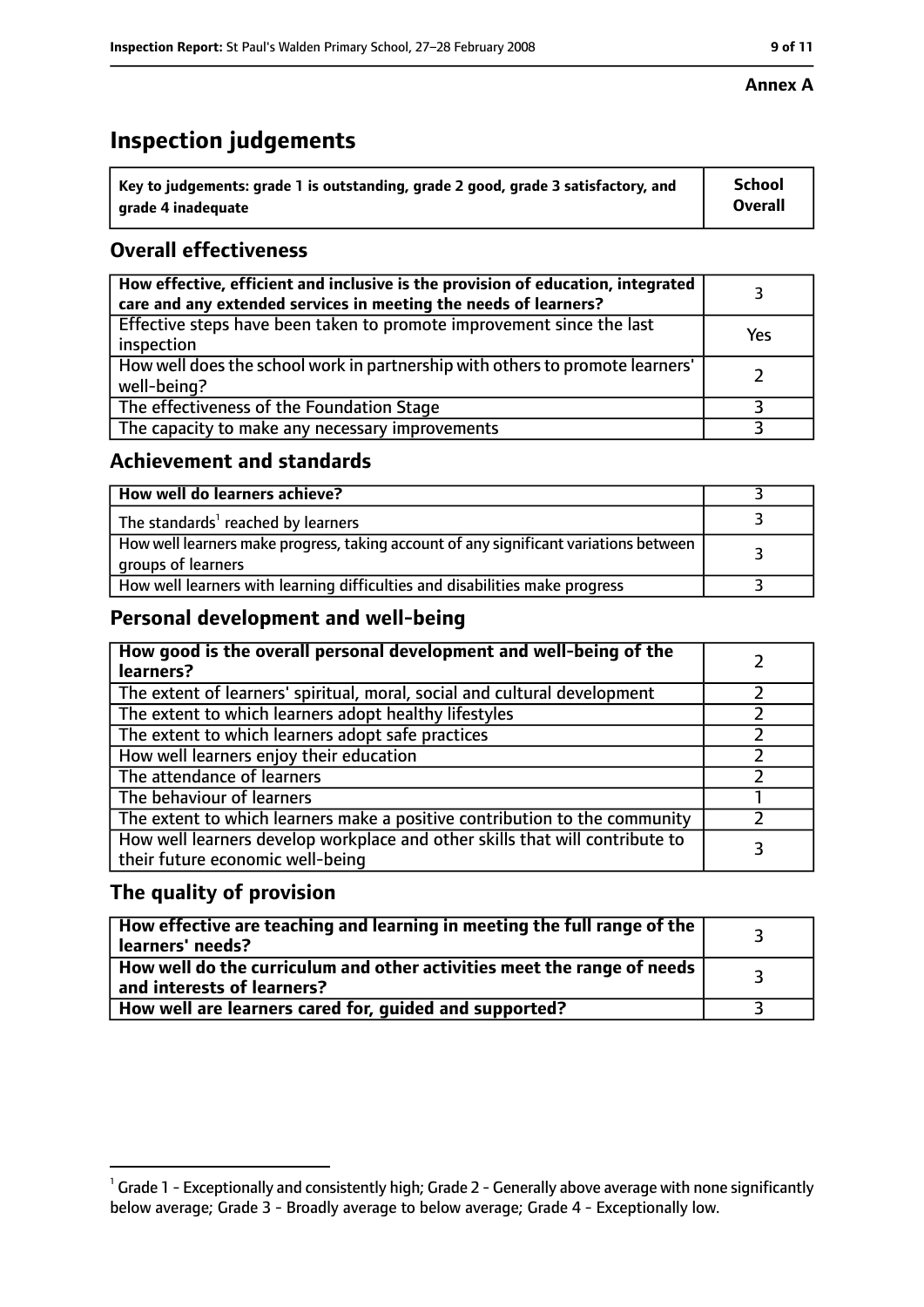#### **Annex A**

# **Leadership and management**

| How effective are leadership and management in raising achievement<br>and supporting all learners?                                              | 3         |
|-------------------------------------------------------------------------------------------------------------------------------------------------|-----------|
| How effectively leaders and managers at all levels set clear direction leading<br>to improvement and promote high quality of care and education |           |
| How effectively leaders and managers use challenging targets to raise standards                                                                 | 3         |
| The effectiveness of the school's self-evaluation                                                                                               |           |
| How well equality of opportunity is promoted and discrimination tackled so<br>that all learners achieve as well as they can                     | 3         |
| How effectively and efficiently resources, including staff, are deployed to<br>achieve value for money                                          | 3         |
| The extent to which governors and other supervisory boards discharge their<br>responsibilities                                                  | 3         |
| Do procedures for safequarding learners meet current government<br>requirements?                                                                | Yes       |
| Does this school require special measures?                                                                                                      | <b>No</b> |
| Does this school require a notice to improve?                                                                                                   | No        |